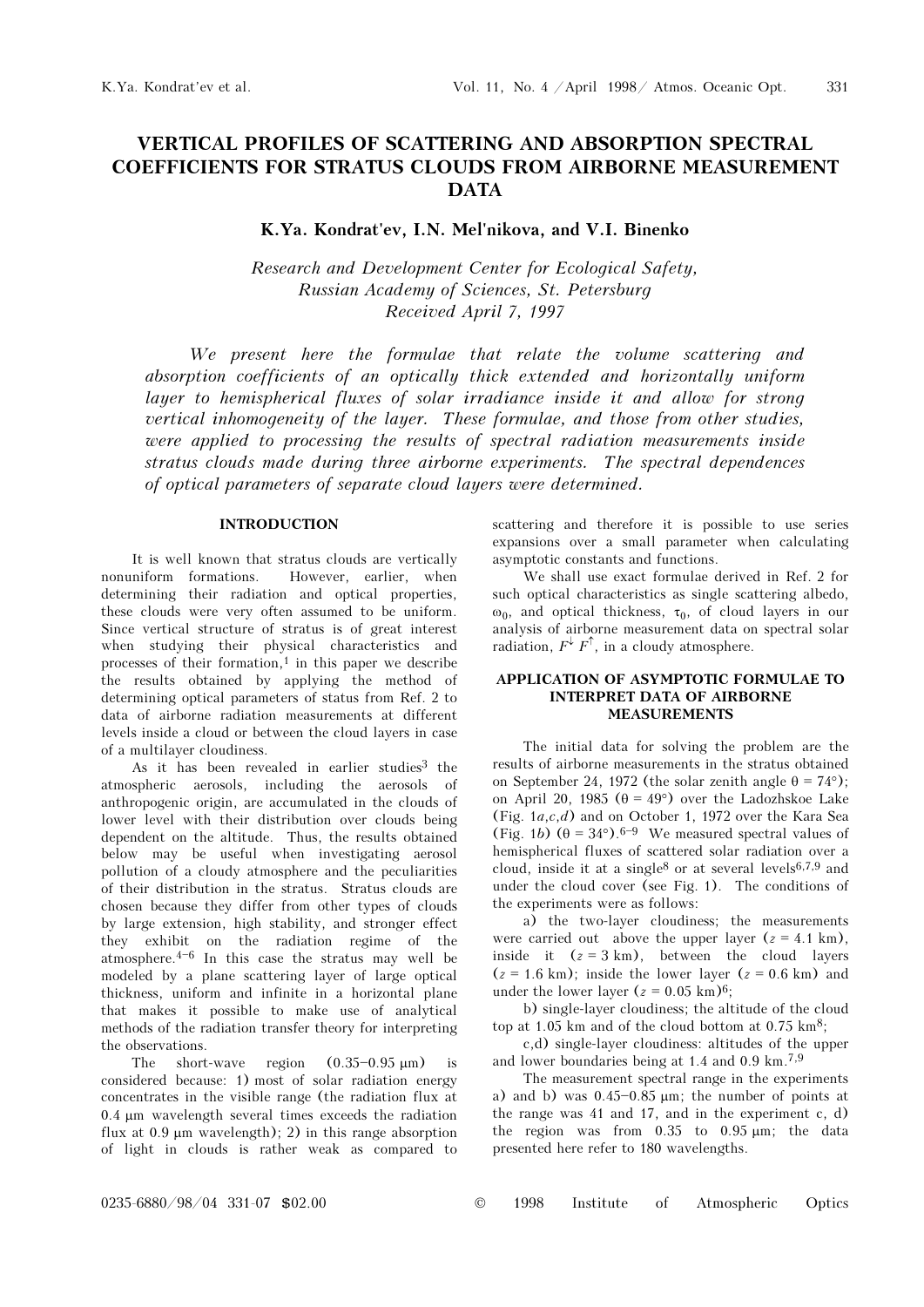

FIG. 1. Hemispherical up and down welling solar fluxes in a cloudy atmosphere according to a), b) and c) experiments, respectively. Figures at curves are the heights of measurements: a) 4.1 (1), 3 (2), 1.6 (3), 1.6 (4), 0.6 (5), 0.05 (6) km; b) 1.1 (1), 0.95 (2), 0.6 (3) km; c, d) 1.4 (1), 1.3 (2), 1.2 (3), 1.1 (4), 0.95 (5), 0.8 (6) km; down welling  $(c)$  and up welling  $(d)$  fluxes.

In the experiments that are being considered here the underlying surfaces were different:

a) the water surface (albedo  $A \sim 0.20$ );

b) the water surface with ice  $(A \sim 0.40)$ ;

c, d) snow and ice  $(A \sim 0.65)$ .

The data processing has been done using formulae, expressing the values of  $\omega_0$  and  $\tau_0$  in terms of the radiation fluxes. In the experiment a) the formulae were also used that have earlier been obtained for vertically nonuniform system with two cloud layers. Taking into account the spectral values of the parameter  $g^{10}$  the spectral behaviors of the cloud optical thickness were obtained for individual layers of the stratus under study. Tables I-III give the values of the single scattering albedo and optical thickness.

No difficulties occurred when using the formulae obtained in the first part2 for processing the experimental data (a). The optical thickness between

the measurement levels is rather large, and the errors related to the applicability of these formulae turned out to be less than those caused by the measurement errors. As a result, the errors of optical parameters reconstruction for the case a) are:  $\Delta(1 - \omega_0)/(1 - \omega_0)$  ~  $~\sim 6\%$ ,  $\Delta \tau / \tau \sim 10\%$ .

Note that in the experiments a) and b) (1972) the first spectrometer model was used and the data processing was performed without a computer. Therefore the measurement errors in these cases are much larger, i.e.,  $\Delta F^{\uparrow\downarrow} / F^{\uparrow\downarrow} \sim 5^{-6\%}$  (that is seen in Fig.  $1a,b$  as ripple on the curves) than in the experiment c) d) (1985,  $\Delta F^{\uparrow\downarrow} / F^{\uparrow\downarrow} \sim 1-2\%$ ) performed on the basis of the instrument of improved modification together with the computer-based data processing. In the case of interpretation given to the results of the experiment b) the optical thickness of the layer is small, the errors of determination of optical parameters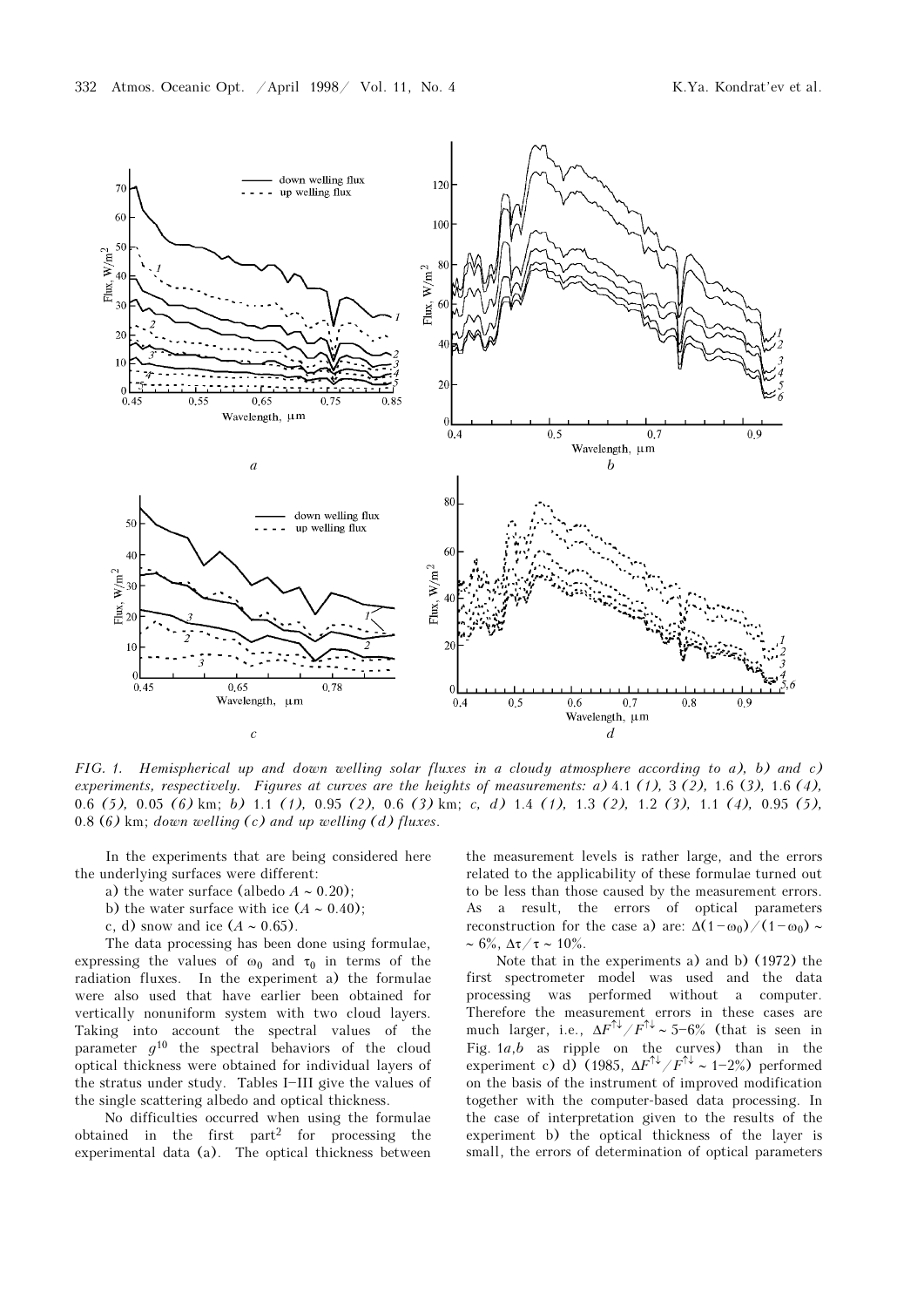are larger  $(\Delta(1 - \omega_0)/(1 - \omega_0) \sim 10\%, \Delta\tau/\tau \sim 15 - 20\%)$ than in the cases a) and c), d) so that it was impossible to determine the optical thickness of the lower layer since the layer was too thin. In the experiment c) d), in the lower sublayer, the optical thickness was determined using the formulae that account only for light scattering. For a more correct solution of the problem in the layers of an arbitrary optical thickness some different analytical approach is needed. An approximate estimate can also be made by calculating the optical thickness of the lower sublayer as the difference between total thickness and that of the upper sublayer  $\tau_2 = \tau_{Sum}$  - $\tau_1$ . The sums of thus obtained values  $\tau_i$  over the altitude, namely, the optical thickness of the entire cloud layer, are denoted as Sum in Tables I-III. It was impossible to calculate the values of the quantity s2 for the lower sublayer.

TABLE I. Single scattering albedo and optical thickness in stratus cloud obtained from airborne measurements of solar radiation fluxes on September 24, 1972.

|                     | $z$ , km   |          |            |          |            |           |            |          |                     |
|---------------------|------------|----------|------------|----------|------------|-----------|------------|----------|---------------------|
| $\lambda$ , $\mu$ m | 3.55       |          | 2.30       |          | 1.10       |           | 0.33       |          | $3.55 - 0.33$       |
|                     | $\omega_0$ | $\tau_1$ | $\omega_0$ | $\tau_2$ | $\omega_0$ | $\tau_3$  | $\omega_0$ | $\tau_4$ | $\tau_{\text{Sum}}$ |
| 0.45                | 0.9972     | 21.80    | 0.9912     | 38.00    | 0.9947     | 28.52     | 0.9961     | 3.88     | 92.20               |
| 0.46                | 0.9968     | 18.48    | 0.9953     | 39.91    | 0.9945     | 27.00     | 0.9950     | 3.25     | 88.64               |
| 0.47                | 0.9956     | 20.93    | 0.9979     | 46.74    | 0.9943     | 28.20     | 0.9953     | 4.22     | 100.09              |
| 0.48                | 0.9959     | 23.12    | 1.0000     | 43.65    | 0.9939     | 27.91     | 0.9930     | 3.74     | 98.42               |
| 0.49                | 0.9966     | 18.87    | 0.9972     | 41.09    | 0.9827     | 27.69     | 0.9914     | 3.34     | 90.99               |
| 0.50                | 0.9973     | 23.47    | 1.0000     | 43.49    | 0.9932     | 31.17     | 0.9903     | 2.96     | 101.09              |
| 0.51                | 0.9974     | 22.01    | 1.0000     | 42.72    | 0.9913     | 27.24     | 0.9821     | 3.63     | 95.60               |
| 0.52                | 0.9971     | 21.01    | 0.9952     | 40.49    | 0.9951     | 33.45     | 0.9951     | 4.67     | 96.62               |
| 0.53                | 0.9971     | 20.74    | 0.9950     | 39.47    | 0.9950     | 32.60     | 0.9950     | 4.55     | 97.36               |
| 0.54                | 0.9972     | 18.03    | 0.9967     | 41.79    | 0.9931     | 30.95     | 0.9945     | 4.20     | 94.97               |
| 0.55                | 0.9970     | 20.75    | 0.9948     | 38.10    | 0.9949     | 32.12     | 0.9927     | 3.67     | 94.64               |
| 0.56                | 0.9964     | 21.68    | 0.9952     | 39.50    | 0.9957     | 32.95     | 0.9949     | 4.08     | 98.21               |
| 0.57                | 0.9951     | 17.19    | 0.9968     | 41.87    | 0.9936     | 29.81     | 0.9931     | 3.69     | 92.56               |
| 0.58                | 0.9955     | 18.46    | 0.9971     | 42.52    | 0.9953     | 28.46     | 0.9923     | 3.73     | 93.17               |
| 0.59                | 0.9962     | 18.28    | 0.9969     | 43.38    | 0.9934     | 26.87     | 0.9963     | 4.59     | 93.12               |
| 0.60                | 0.9954     | 17.58    | 0.9969     | 43.11    | 0.9934     | 26.70     | 0.9963     | 4.56     | 91.95               |
| 0.61                | 0.9954     | 20.28    | 0.9975     | 43.77    | 0.9937     | $25.30\,$ | 0.9938     | 3.97     | 93.37               |
| 0.62                | 0.9963     | 19.92    | 0.9973     | 45.79    | 0.9943     | 19.82     | 1.0000     | 5.12     | 90.65               |
| 0.63                | 0.9947     | 23.81    | 1.0000     | 44.42    | 0.9944     | 25.56     | 0.9993     | 5.31     | 99.10               |
| 0.64                | 0.9954     | 18.35    | 0.9971     | 47.69    | 0.9930     | 28.16     | 0.9972     | 5.37     | 99.57               |
| 0.65                | 0.9964     | 25.12    | 0.9970     | 44.14    | 0.9925     | 29.05     | 0.9959     | 5.22     | 103.53              |
| 0.66                | 0.9952     | 18.61    | 0.9973     | 43.50    | 0.9938     | 31.32     | 0.9929     | 4.10     | 97.52               |
| 0.67                | 0.9964     | 22.02    | 0.9984     | 51.40    | 0.9921     | 29.34     | 0.9921     | 4.04     | 106.78              |
| 0.68                | 0.9957     | 16.85    | 0.9968     | 43.85    | 0.9924     | 27.07     | 0.9962     | 5.40     | 93.17               |
| 0.69                | 0.9952     | 17.10    | 0.9970     | 41.00    | 0.9912     | 25.67     | 0.9934     | 4.24     | 88.01               |
| 0.70                | 0.9964     | 21.76    | 0.9891     | 37.72    | 0.9898     | 22.77     | 0.9960     | 4.97     | 87.22               |
| 0.71                | 0.9961     | 22.32    | 0.9882     | 38.51    | 0.9912     | 24.00     | 0.9977     | 6.25     | 91.08               |
| 0.72                | 0.9915     | 17.13    | 0.9916     | 39.81    | 0.9882     | 22.97     | 0.9949     | 4.50     | 84.41               |
| 0.73                | 0.9933     | 18.64    | 0.9913     | 40.60    | 0.9913     | 23.09     | 0.9989     | 5.04     | 87.37               |
| 0.74                | 0.9962     | 17.42    | 0.9949     | 37.12    | 0.9907     | 24.86     | 0.9962     | 5.54     | 84.94               |
| 0.75                | 0.9966     | 18.39    | 0.9956     | 44.32    | 0.9919     | 25.51     | 0.9989     | 7.46     | 95.68               |
| 0.76                | 0.9808     | 20.32    | 0.9740     | 46.72    | 0.9600     | 23.68     | 0.9972     | 7.64     | 98.32               |
| 0.77                | 0.9964     | 19.64    | 0.9974     | 45.24    | 0.9928     | 25.03     | 0.9993     | 7.46     | 97.37               |
| 0.78                | 0.9968     | 19.84    | 0.9964     | 45.19    | 0.9866     | 22.54     | 0.9984     | 7.59     | 95.12               |
| 0.79                | 0.9988     | 20.73    | 0.9953     | 41.71    | 0.9899     | 26.23     | 0.9972     | 6.63     | 95.30               |
| 0.80                | 0.9974     | 20.91    | 0.9996     | 46.53    | 0.9863     | 23.89     | 0.9965     | 6.24     | 97.56               |
| 0.81                | 0.9962     | 16.86    | 0.9980     | 44.58    | 0.9841     | 29.81     | 0.9948     | 5.49     | 96.65               |
| 0.82                | 0.9958     | 17.75    | 0.9969     | 46.05    | 0.9875     | 26.93     | 0.9944     | 4.31     | 95.04               |
| 0.83                | 0.9959     | 19.45    | 0.9995     | 45.43    | 0.9882     | 27.07     | 0.9950     | 4.60     | 96.55               |
| 0.84                | 0.9978     | 18.06    | 0.9956     | 42.04    | 0.9936     | 30.95     | 0.9940     | 3.52     | 94.57               |
| 0.85                | 0.9954     | 17.42    | 0.9969     | 45.40    | 0.9918     | 33.85     | 0.9931     | 1.93     | 98.60               |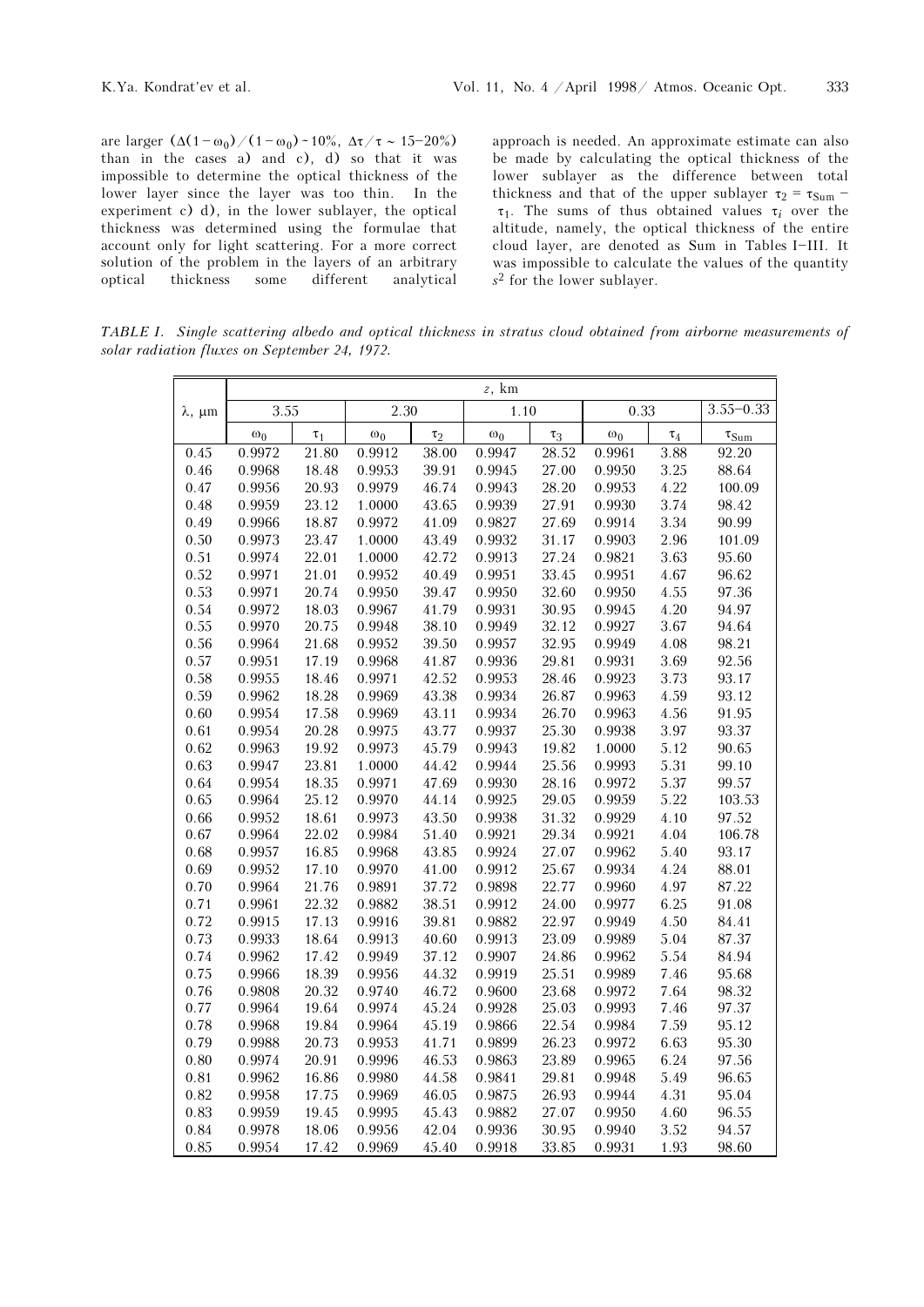TABLE II. Single scattering albedo and optical thickness in stratus cloud obtained from airborne measurements of solar radiation fluxes on October 1, 1972.

|                     | z, km      |          |                        |     |               |  |  |  |
|---------------------|------------|----------|------------------------|-----|---------------|--|--|--|
| $\lambda$ , $\mu$ m | 1.0        |          | 0.8                    |     | Whole layer   |  |  |  |
|                     |            |          |                        |     | $1.05 - 0.75$ |  |  |  |
|                     | $\omega_0$ | $\tau_1$ | $\omega_0$<br>$\tau_2$ |     | $\tau_{Sum}$  |  |  |  |
| 0.45                | 0.9986     | 4.5      | 0.9874                 | 1.7 | 6.2           |  |  |  |
| 0.48                |            | 3.8      | 0.9980                 | 1.6 | 5.4           |  |  |  |
| 0.50                |            | 4.4      | 0.9935                 | 1.5 | 5.9           |  |  |  |
| 0.53                |            | 3.5      | 0.9912                 | 0.5 | 4.0           |  |  |  |
| 0.58                |            | 4.0      | 0.9967                 | 0.4 | 4.4           |  |  |  |
| 0.60                | 0.9877     | 3.7      | 0.9855                 | 0.1 | 3.8           |  |  |  |
| 0.65                |            | 3.2      | 0.9879                 |     | 3.1           |  |  |  |
| 0.69                | 0.9218     | 3.5      | 0.9786                 |     | 3.2           |  |  |  |
| 0.70                | 0.9792     | 3.7      | 0.9794                 |     | 3.5           |  |  |  |
| 0.72                | 0.8636     |          | 0.9747                 |     | 3.9           |  |  |  |
| 0.75                | 0.9251     | 1.5      | 0.9968                 | 0.7 | 2.2           |  |  |  |
| 0.76                | 0.8189     |          | 0.9693                 |     | 3.1           |  |  |  |
| 0.78                | 0.9582     | 3.6      | 0.9745                 | 0.5 | 4.1           |  |  |  |
| 0.80                | 0.9667     | 3.2      | 0.9873                 | 0.6 | 3.8           |  |  |  |
| 0.82                | 0.9811     | 2.0      | 0.9814                 | 0.5 | 2.5           |  |  |  |
| 0.83                | 0.9584     |          | 0.9801                 |     | 2.0           |  |  |  |
| 0.85                | 0.9218     |          | 0.9879                 |     | 2.1           |  |  |  |

Taking into account the magnitudes of  $s^2$  and  $\tau'$ as well as the distances between the levels for which the measurements of radiation fluxes and spectral dependences of the scattering phase function parameter  $q^{10}$  had been carried out we determined the values of the volume absorption and scattering coefficients for cloud layers between the measurement levels that are presented in Figs. 2 and 3.

The errors of reconstruction of the values of optical parameters varied with the increase of wavelength since they depend on the absorption value. The estimate of the errors averaged over the spectrum gave  $6-10\%$  for  $\omega_0$  and  $15\%$  for  $\tau$ ,  $\sigma$  and k. The errors are larger in the UV region because they increase due to larger instrumental errors. In the experiments a) and b) they are also larger because of a less perfect model of the spectrometer used. The error values also increase with the absorption growth because at strong absorption the accuracy of the asymptotics used decreases. The ripple on curves was caused by the measurement errors in the radiation fluxes as is seen from the experiment c) carried out with the use of a more precise instrumentation. It is seen that the curves  $\sigma(\lambda)$  and  $k(\lambda)$  are more smooth.



FIG. 2. Spectral values of the volume scattering coefficient in layers inside of cloud between the measurement levels.  $a, b, c, and d$  correspond to  $a$ ,  $b$ , c), and d) experiments. Figures at curves point out a number of the layer: a:  $4.1-3$  (1),  $3-1.6$  (2),  $1.6-0.6$ (3), 0.6  $-0.05$  (4) km *layer*; b: 1.1 $-0.95$  (1), 0.95 $-0.6$ (2) km layer; c and d:  $1.4-1.3$  (1),  $1.3-1.2$  (2),  $1.2-1.1$  $(3)$ , 1.1-0.95 (4), and 0.95-0.8 (5) km.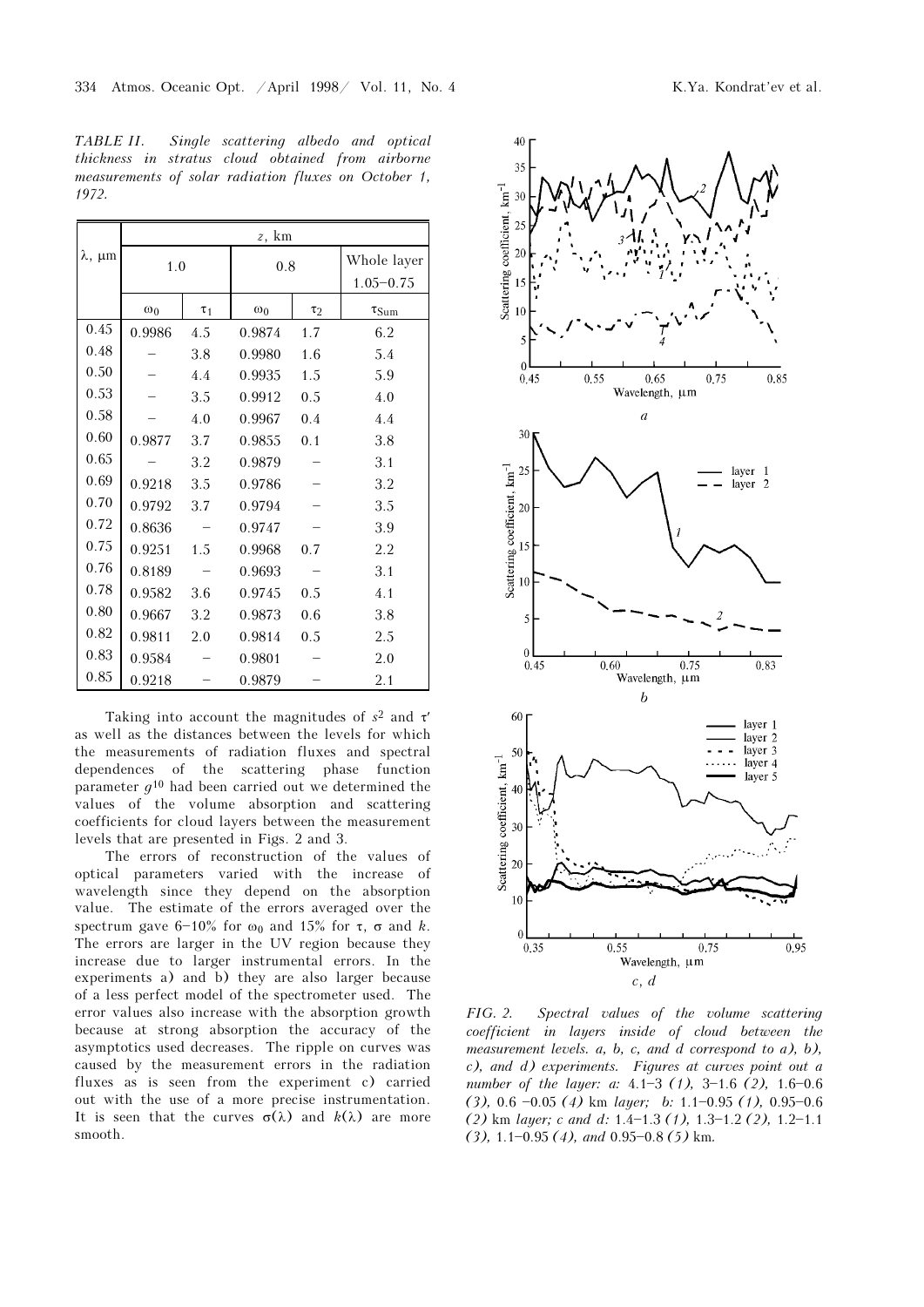TABLE III. Single scattering albedo and optical thickness in stratus cloud obtained from airborne measurements of solar radiation fluxes on April 20, 1985.

|                     | $z$ , km   |          |            |          |            |          |                          |          |                          |          |                                   |
|---------------------|------------|----------|------------|----------|------------|----------|--------------------------|----------|--------------------------|----------|-----------------------------------|
| $\lambda$ , $\mu$ m | 1.35       |          | 1.25       |          | 1.15       |          | 1.05                     |          | 0.87                     |          | $1.4 - 0.8$                       |
|                     | $\omega_0$ | $\tau_1$ | $\omega_0$ | $\tau_2$ | $\omega_0$ | $\tau_3$ | $\omega_0$               | $\tau_4$ | $\omega_0$               | $\tau_5$ | $\tau_{\underline{\mathrm{Sum}}}$ |
| 0.35                | 0.9831     | 1.75     | 0.9968     | 4.86     | 0.9949     | 5.32     | 0.9974                   | 4.61     | $\overline{\phantom{0}}$ | 1.75     | 18.30                             |
| 0.36                | 0.9891     | 1.45     | 0.9996     | 3.98     | 0.9942     | 4.67     | 0.9964                   | 3.78     | $\overline{\phantom{0}}$ | 3.75     | 17.63                             |
| 0.37                | 0.9876     | 1.45     | 0.9991     | 4.21     | 0.9944     | 4.95     | 0.9971                   | 3.58     | -                        | 1.87     | 16.05                             |
| 0.38                | 0.9971     | 1.28     | 0.9966     | 3.36     | 0.9899     | 3.87     | 0.9937                   | 3.08     | $\overline{\phantom{0}}$ | 2.15     | 13.74                             |
| 0.39                | 0.9925     | 1.33     | 0.9949     | 3.46     | 0.9881     | 4.03     | 0.9936                   | 3.56     | -                        | 1.28     | 13.66                             |
| 0.40                | 0.9961     | 1.37     | 0.9962     | 3.48     | 0.9906     | 3.94     | 0.9934                   | 3.33     | -                        | 2.35     | 14.47                             |
| 0.41                | 0.9977     | 1.66     | 0.9976     | 3.78     | 0.9920     | 3.90     | 0.9944                   | 3.26     | $\overline{\phantom{0}}$ | 2.31     | 14.91                             |
| 0.43                | 0.9920     | 2.06     | 0.9937     | 4.95     | 0.9957     | 2.39     | 0.9973                   | 1.77     | $\equiv$                 | 2.25     | 13.41                             |
| 0.45                | 0.9889     | 1.77     | 0.9918     | 4.36     | 0.9956     | 2.09     | 0.9967                   | 1.66     | —                        | 2.01     | 11.89                             |
| 0.47                | 0.9876     | 1.77     | 0.9916     | 4.41     | 0.9960     | 1.98     | 0.9974                   | 1.48     | $\overline{\phantom{0}}$ | 1.98     | 11.62                             |
| 0.49                | 0.9867     | 1.83     | 0.9914     | 4.58     | 0.9959     | 2.02     | 0.9962                   | 1.69     | $\equiv$                 | 2.11     | 12.23                             |
| 0.50                | 0.9876     | 1.93     | 0.9918     | 4.90     | 0.9964     | 2.07     | 0.9971                   | 1.63     | -                        | 2.26     | 12.74                             |
| 0.51                | 0.9873     | 1.91     | 0.9917     | 4.82     | 0.9960     | 1.99     | 0.9966                   | 1.59     | -                        | 2.21     | 12.52                             |
| 0.53                | 0.9859     | 1.85     | 0.9910     | 4.66     | 0.9963     | 1.79     | 0.9973                   | 1.38     | $\overline{\phantom{0}}$ | 2.10     | 11.77                             |
| 0.55                | 0.9857     | 1.82     | 0.9908     | 4.57     | 0.9961     | 1.72     | 0.9965                   | 1.40     | $\overline{\phantom{0}}$ | 2.08     | 11.60                             |
| 0.57                | 0.9858     | 1.83     | 0.9906     | 4.57     | 0.9961     | 1.65     | 0.9954                   | 1.50     | -                        | 2.10     | 11.65                             |
| 0.59                | 0.9854     | 1.81     | 0.9904     | 4.52     | 0.9960     | 1.56     | 0.9939                   | 1.62     | $\equiv$                 | 2.10     | 11.62                             |
| 0.60                | 0.9842     | 1.77     | 0.9898     | 4.43     | 0.9960     | 1.55     | 0.9945                   | 1.50     | $\overline{\phantom{0}}$ | 2.09     | 11.35                             |
| 0.61                | 0.9850     | 1.83     | 0.9904     | 4.55     | 0.9961     | 1.50     | 0.9943                   | 1.48     | -                        | 2.12     | 11.49                             |
| 0.63                | 0.9858     | 1.89     | 0.9909     | 4.69     | 0.9962     | 1.54     | 0.9939                   | 1.59     | $\overline{\phantom{0}}$ | 2.21     | 11.91                             |
| 0.65                | 0.9852     | 1.76     | 0.9903     | 4.36     | 0.9956     | 1.42     | 0.9928                   | 1.53     | $\equiv$                 | 2.10     | 11.16                             |
| 0.67                | 0.9839     | 1.72     | 0.9903     | 4.25     | 0.9950     | 1.36     | 0.9919                   | 1.51     | -                        | 2.06     | 10.91                             |
| 0.69                | 0.9825     | 1.62     | 0.9895     | 4.01     | 0.9944     | 1.32     | 0.9908                   | 1.44     | $\overline{\phantom{0}}$ | 1.93     | 10.31                             |
| 0.70                | 0.9804     | 1.50     | 0.9903     | 3.74     | 0.9920     | 1.36     | 0.9865                   | 1.59     | $\equiv$                 | 1.82     | 10.01                             |
| 0.71                | 0.9829     | 1.49     | 0.9912     | 3.62     | 0.9920     | 1.31     | 0.9849                   | 1.88     | -                        | 1.85     | 10.14                             |
| 0.73                | 0.9866     | 1.60     | 0.9918     | 3.76     | 0.9913     | 1.32     | 0.9819                   | 2.13     | -                        | 1.92     | 10.73                             |
| 0.75                | 0.9874     | 1.63     | 0.9935     | 3.66     | 0.9933     | 1.31     | 0.9849                   | 2.05     | $\equiv$                 | 1.97     | 10.62                             |
| 0.77                | 0.9822     | 1.48     | 0.9913     | 3.88     | 0.9895     | 1.63     | 0.9830                   | 2.18     | -                        | 2.02     | 11.19                             |
| 0.79                | 0.9870     | 1.46     | 0.9926     | 3.78     | 0.9884     | 1.60     | 0.9815                   | 2.30     | -                        | 2.02     | 11.16                             |
| 0.80                | 0.9879     | 1.53     | 0.9934     | 3.71     | 0.9898     | 1.50     | 0.9808                   | 2.27     | $\equiv$                 | 2.00     | 10.96                             |
| 0.81                | 0.9889     | 1.60     | 0.9943     | 3.68     | 0.9899     | 1.34     | 0.9795                   | 2.28     | $\overline{\phantom{0}}$ | 2.01     | 10.91                             |
| 0.83                | 0.9897     | 1.69     | 0.9952     | 3.68     | 0.9903     | 1.35     | 0.9777                   | 2.47     | -                        | 2.04     | 11.24                             |
| 0.85                | 0.9871     | 1.68     | 0.9963     | 3.36     | 0.9944     | 1.13     | 0.9790                   | 2.38     | $\equiv$                 | 1.96     | 10.05                             |
| 0.87                | 0.9902     | 1.66     | 0.9982     | 3.12     | 0.9927     | 1.14     | 0.9774                   | 2.28     | $\equiv$                 | 1.92     | 10.12                             |
| 0.89                | 0.9894     | 1.63     | 0.9993     | 2.90     | 0.9923     | 1.00     | 0.9720                   | 2.34     | $\overline{\phantom{0}}$ | 1.83     | 9.70                              |
| 0.90                | 0.9875     | 1.58     | 0.9968     | 2.71     | 0.9890     | 1.01     | -                        | 2.63     | -                        | 1.76     | 9.66                              |
| 0.91                | 0.9899     | 1.52     | 0.9979     | 2.98     | 0.9836     | 1.06     | $\equiv$                 | 2.44     | -                        | 1.74     | 9.74                              |
| 0.93                | 0.9874     | 1.51     | 0.9962     | 3.01     | 0.9838     | 0.97     | -                        | 2.37     | -                        | 1.69     | 9.52                              |
| 0.95                | 0.9826     | 1.42     | 0.9903     | 3.37     | 0.9737     | 1.32     | $\overline{\phantom{0}}$ | 2.71     | -                        | 1.75     | 10.57                             |
| 0.96                | 0.9873     | 1.40     | 0.9917     | 3.30     | $\equiv$   | 1.32     |                          | 2.60     | -                        | 1.75     | 10.45                             |

### DISCUSSION OF THE RESULTS

The values of single scattering albedo attract more attention (see Tables I-III). Note that in all cases of the radiation experiment data interpretation (for example, Ref. 11) the values of single scattering albedo are much less than those obtained from the calculations by the Mie theory based on the commonly accepted microphysical models. We think that this fact is an evidence, at a level of an elementary volume, of the effect of "excess" ("anomalous") absorption of shortwave radiation in a cloud, that is being widely discussed in the literature. It seems likely that the volume element, which is normally taken in the models for calculation of radiation characteristics based on the radiation transfer theory and averages the parameters of three principal cloud components (molecules, aerosol outside the droplets and cloud droplets), is too large. Therefore the averaging occurs at the initial stage of solving the physical problem, but not at its final stage. This fact leads to an incorrect result, namely, calculated value underestimates the radiation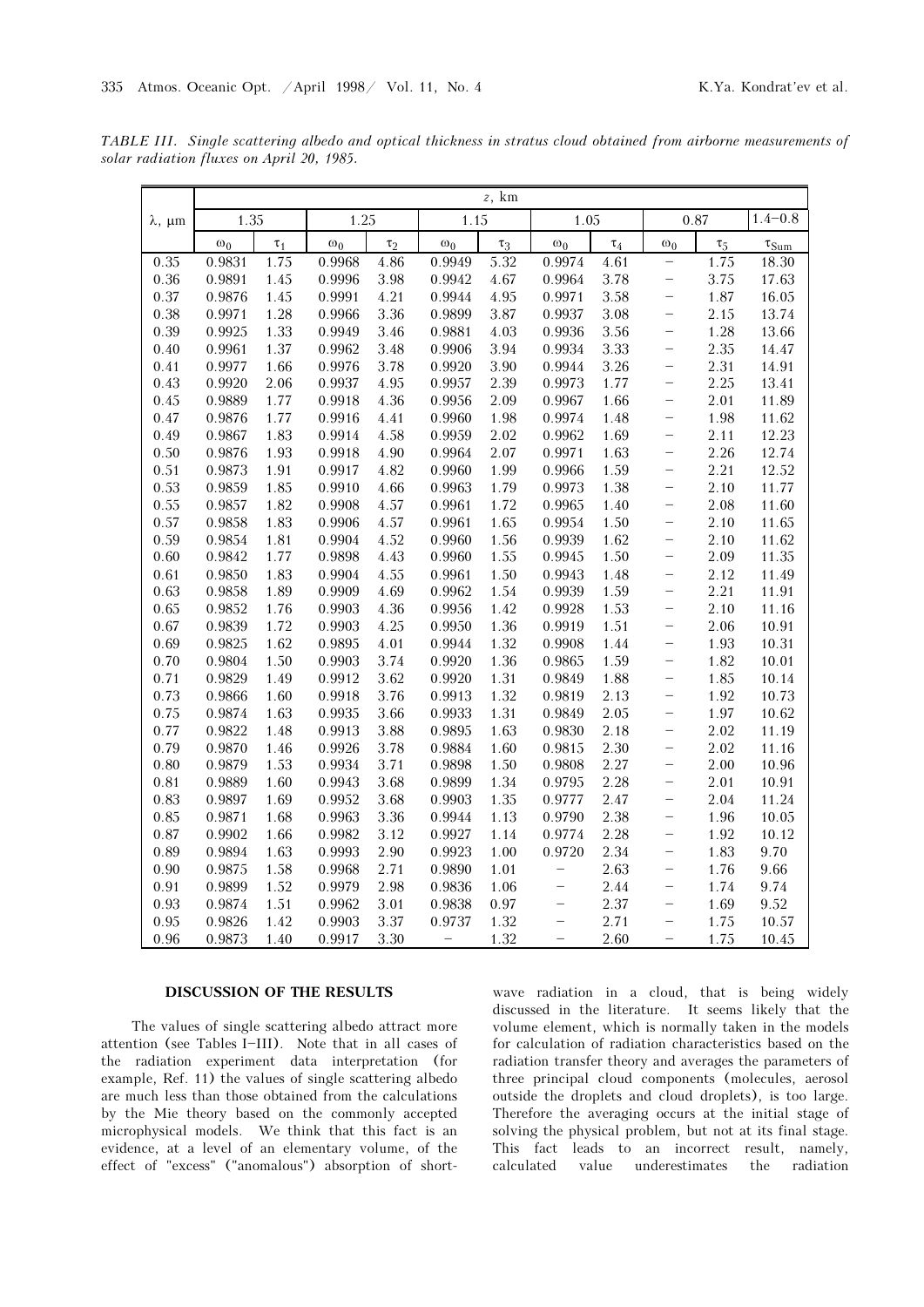absorption that contradicts the data of observations. It is just this underestimation that makes the effect of "excess" absorption in clouds. On the whole the spectral behavior of the value  $\omega_0$  in the spectral range considered is identical to the dependences obtained earlier.<sup>11</sup>



FIG. 3. Spectral values of the volume absorption coefficient in layer inside of cloud between the measurement layers. a, b, c, and d correspond a), b), c), and d) experiments. Figures at curves are the same as in Fig. 2.

The optical thickness of an individual sublayer does not show any clear spectral dependence against the background of variations due to the errors of the method used. However, the integrated values of optical thickness decrease with increasing wavelength, as was noted earlier when interpreting the data of other observations.<sup>11</sup>

Spectral dependences of the volume scattering coefficient presented in Figs.  $2a,b$ , and  $c$  show a considerable vertical inhomogeneity of the stratus. The scattering coefficient in the upper cloud layers exceeds, in both cases, the scattering coefficient of the lower layers. The volume scattering coefficient of the cloud, as a whole, determined earlier on the basis of measurements of radiation fluxes at the cloud boundaries,11 coincides, accurate to the experimental error, with the values of  $\sigma$  obtained in these experiments and averaged over the entire layer.

The volume absorption coefficient of individual cloud layers also reveals a strong vertical inhomogeneity of the cloud. In the spectral dependences  $k(\lambda)$  for the upper cloud layers in the experiments b), c) d) the influence of the Shappouis absorption band of ozone  $(0.65 \mu m)$  is seen, in addition to the absorption bands of oxygen and water vapor (0.68; 0.72; 0.76 μm, etc.), while in the curves for lower parts of clouds no such an effect is observed. The absorption coefficient is larger for lower layers of a cloud in cases b), c), and d) that might be indicative of the preferred accumulation of the atmospheric aerosols in the lower cloud layer.

In the experiment c) the absorption coefficient of the lower part of the cloud layer  $(1.1-1.0 \text{ km})$ monotonically increases with increasing wavelength that has explicitly seen before11 when considering the cloud layer as a whole and being typical for the products of organic fuel combustion.

#### **CONCLUSION**

It should be noted that earlier, in Ref. 12, the problem was solved on determining optical parameters at one level inside a cloud assuming only light scattering to occur there and based on the measurements with a filter spectrometer at 15 wavelengths (in our case the measurement data used have been carried out in the spectral range of  $0.35-$ 0.95 μm). When theoretically analyzing possible applications of radiation measurements<sup>13</sup> the method was proposed and corresponding analytical apparatus developed based on the ratio of intensities or fluxes of scattered solar radiation measured at different levels inside a cloud layer. Unfortunately, no results obtained using this method in application to measurement data processing are known.

The above analytical expressions are a good basis for the interpretation of the airborne radiation measurement data and for reconstructing vertical profiles of the optical parameters of stratus from this data. In spite of considerable errors in reconstructed